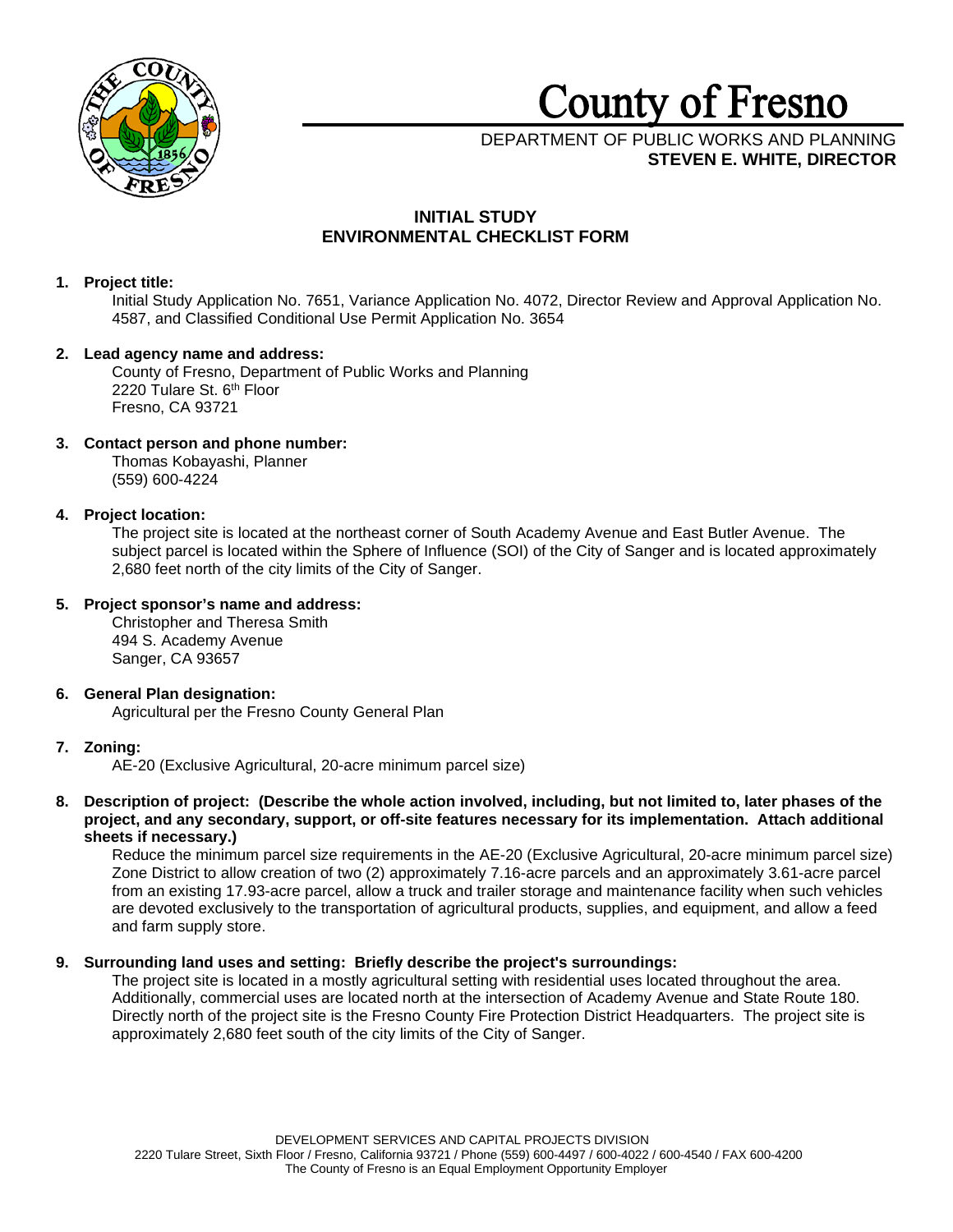# County of Fresno



# DEPARTMENT OF PUBLIC WORKS AND PLANNING **STEVEN E. WHITE, DIRECTOR**

**10. Other public agencies whose approval is required (g., permits, financing approval, or participation agreement.)**

State Water Resources Control Board San Joaquin Valley Air Pollution Control District County of Fresno, Department of Public Works and Planning County of Fresno, Department of Public Health

**11. Have California Native American tribes traditionally and culturally affiliated with the project area requested consultation pursuant to Public Resources Code section 21080.3.1? If so, is there a plan for consultation that includes, for example, the determination of significance of impacts to tribal cultural resources, procedures regarding confidentiality, etc.?**

Participating California Native American tribes were notified of the subject applications and given the opportunity to enter consultation with the County. No participating California Native American tribes entered consultation with the County. No concerns were expressed by notified tribes to indicate that the project proposal would have an adverse impact on tribal cultural resources.

NOTE: Conducting consultation early in the CEQA process allows tribal governments, lead agencies, and project proponents to discuss the level of environmental review, identify and address potential adverse impacts to tribal cultural resources, and reduce the potential for delay and conflict in the environmental review process. (See Public Resources Code section 21080.3.2.) Information may also be available from the California Native American Heritage Commission's Sacred Lands File per Public Resources Code section 5097.96 and the California Historical Resources Information System administered by the California Office of Historic Preservation. Please also note that Public Resources Code section 21082.3(c) contains provisions specific to confidentiality.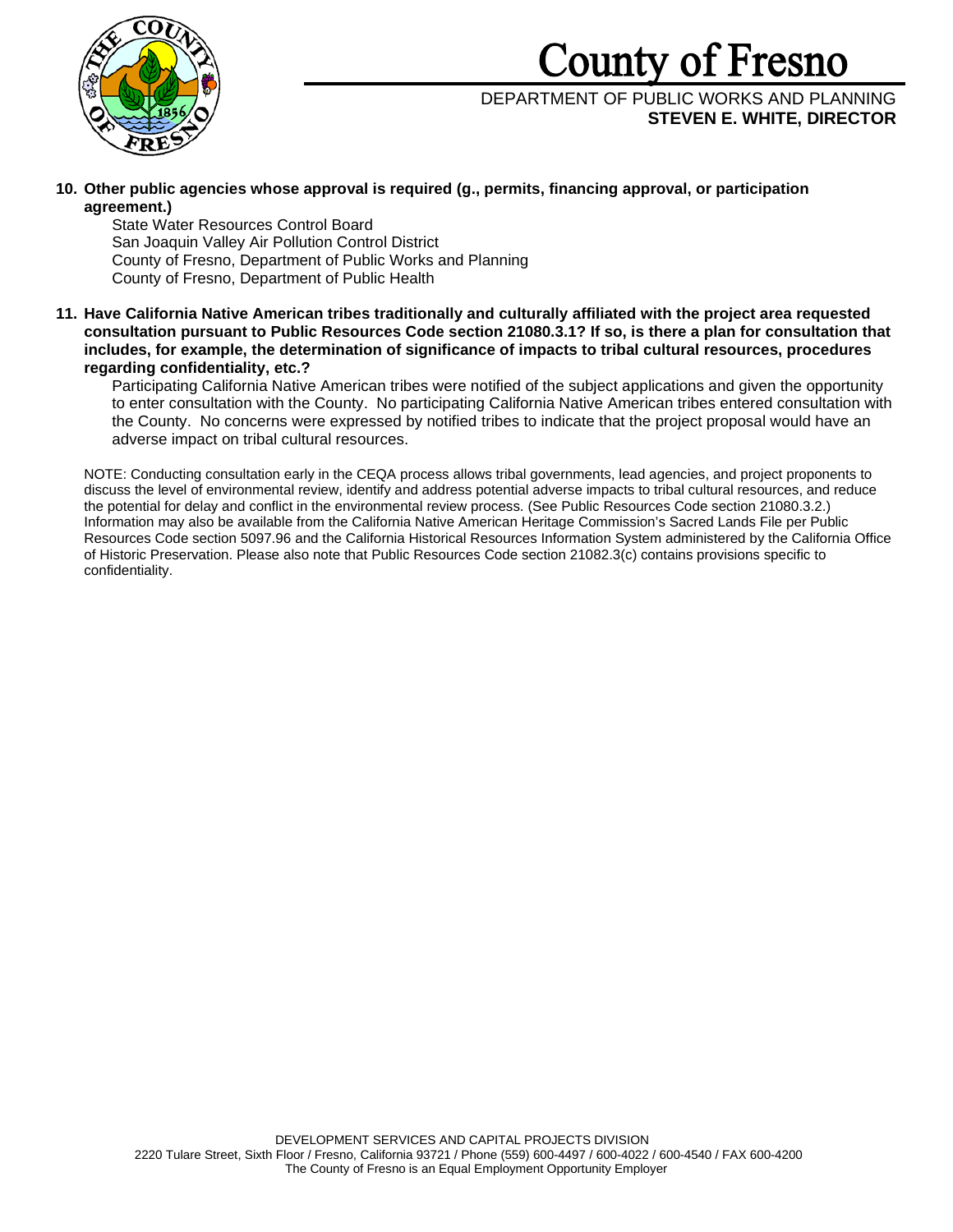# **ENVIRONMENTAL FACTORS POTENTIALLY AFFECTED:**

The environmental factors checked below would be potentially affected by this project, involving at least one impact that is a "Potentially Significant Impact" as indicated by the checklist on the following pages.

| Aesthetics                         | Agriculture and Forestry Resources |
|------------------------------------|------------------------------------|
| Air Quality                        | <b>Biological Resources</b>        |
| <b>Cultural Resources</b>          | Energy                             |
| Geology/Soils                      | <b>Greenhouse Gas Emissions</b>    |
| Hazards & Hazardous Materials      | <b>Hydrology/Water Quality</b>     |
| Land Use/Planning                  | <b>Mineral Resources</b>           |
| Noise                              | Population/Housing                 |
| <b>Public Services</b>             | Recreation                         |
| Transportation                     | <b>Tribal Cultural Resources</b>   |
| Utilities/Service Systems          | Wildfire                           |
| Mandatory Findings of Significance |                                    |

# DETERMINATION OF REQUIRED ENVIRONMENTAL DOCUMENT:

On the basis of this initial evaluation:

- I find that the proposed project COULD NOT have a significant effect on the environment. A NEGATIVE **DECLARATION WILL BE PREPARED.**
- $\boxtimes$  I find that although the proposed project could have a significant effect on the environment, there will not be a significant effect in this case because the Mitigation Measures described on the attached sheet have been added to the project. A MITIGATED NEGATIVE DECLARATION WILL BE PREPARED.
	- I find the proposed project MAY have a significant effect on the environment, and an ENVIRONMENTAL **IMPACT REPORT** is required
	- I find that as a result of the proposed project, no new effects could occur, or new Mitigation Measures would be required that have not been addressed within the scope of a previous Environmental Impact Report.

| <b>PERFORMED BY:</b>      | <b>REVIEWED BY:</b>           |
|---------------------------|-------------------------------|
|                           |                               |
| Thomas Kobayashi, Planner | David Randall, Senior Planner |
| ∽<br>Date:                | $8 - 28.76$<br>Date:          |

G:\4360Devs&PIn\PROJSEC\PROJDOCS\CUP\3600-3699\3654 - See DRA 4587, VA 4072\IS-CEQA\CUP 3654 IS Checklist.docx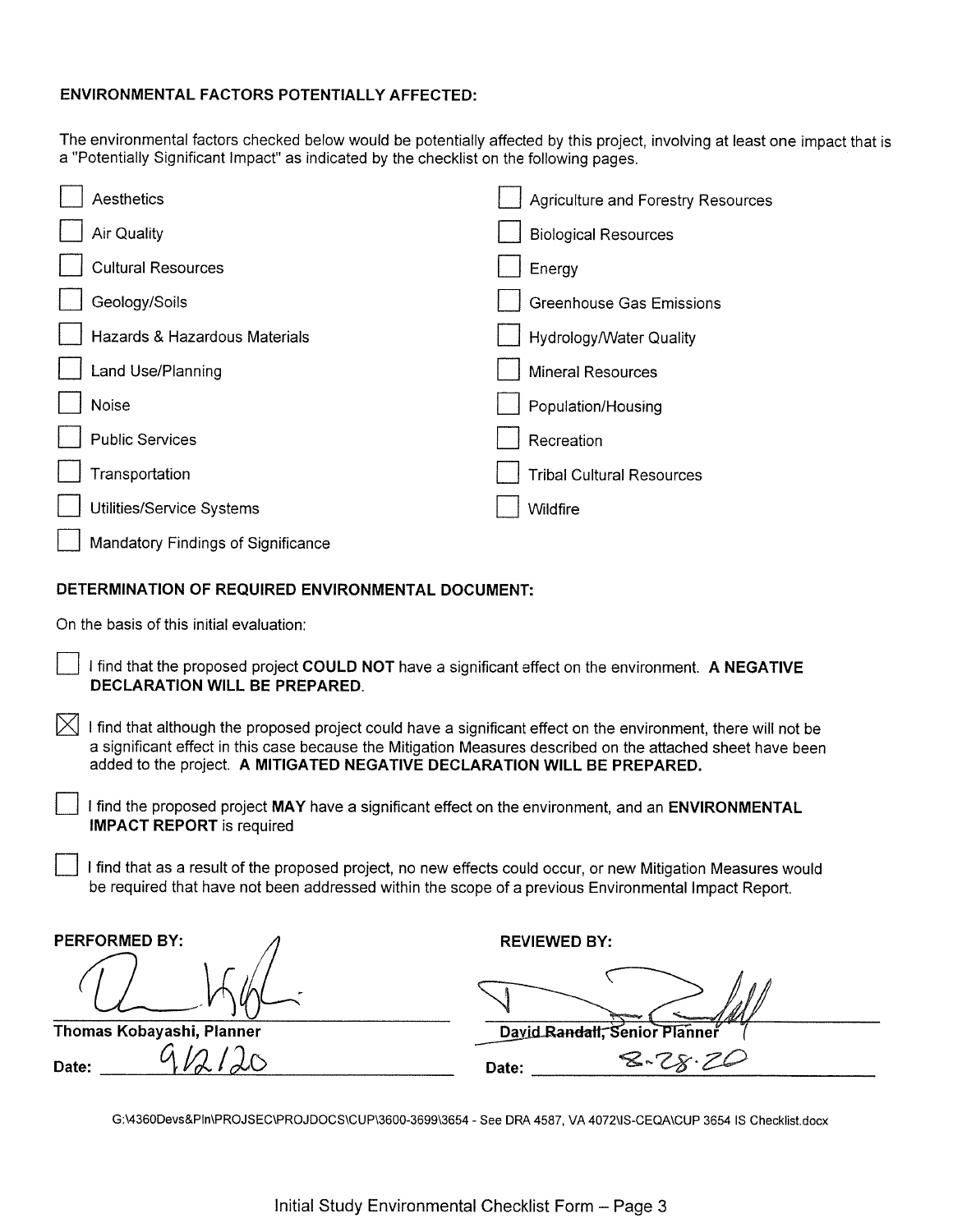## **INITIAL STUDY ENVIRONMENTAL CHECKLIST FORM (Initial Study Application No. 7651, Classified Conditional Use Permit Application No. 3654, Variance Application No. 4072, and Director Review and Approval Application No. 4587)**

The following checklist is used to determine if the proposed project could potentially have a significant effect on the environment. Explanations and information regarding each question follow the checklist.

## $1 = No$  Impact

- 2 = Less Than Significant Impact
- 3 = Less Than Significant Impact with Mitigation Incorporated
- 4 = Potentially Significant Impact

## I. AESTHETICS

Except as provided in Public Resources Code Section 21099, would the project:

- 2 a) Have a substantial adverse effect on a scenic vista?
- 2 b) Substantially damage scenic resources, including, but not limited to, trees, rock outcroppings, and historic buildings within a state scenic highway?
- 2 c) In non-urbanized areas, substantially degrade the existing visual character or quality of public views of the site and its surroundings? (Public views are those that are experienced from publicly accessible vantage point). If the project is in an urbanized area, would the project conflict with applicable zoning and other regulations governing scenic quality?
- 3 d) Create a new source of substantial light or glare that would adversely affect day or nighttime views in the area?

## II. AGRICULTURAL AND FORESTRY RESOURCES

In determining whether impacts to agricultural resources are significant environmental effects, lead agencies may refer to the California Agricultural Land Evaluation and Site Assessment Model (1997) prepared by the California Dept. of Conservation as an optional model to use in assessing impacts on agriculture and farmland. In determining whether impacts to forest resources, including timberland, are significant environmental effects, lead agencies may refer to information compiled by the California Department of Forestry and Fire Protection regarding the state's inventory of forest land, including the Forest and Range Assessment Project and the Forest Legacy Assessment project; and forest carbon measurement methodology in Forest Protocols adopted by the California Air Resources Board. Would the project:

- 2 a) Convert Prime Farmland, Unique Farmland, or Farmland of Statewide Importance, as shown on the maps prepared pursuant to the Farmland Mapping and Monitoring Program of the California Resources Agency, to non-agricultural use?
- 2 b) Conflict with existing zoning for agricultural use, or a Williamson Act Contract?
- 1 c) Conflict with existing zoning for forest land, timberland or timberland zoned Timberland Production?
- 1 d) Result in the loss of forest land or conversion of forest land to non-forest use?
- 2 e) Involve other changes in the existing environment which, due to their location or nature, could result in conversion of

Farmland to non-agricultural use or conversion of forest land to non-forest use?

### III. AIR QUALITY

Where available, the significance criteria established by the applicable air quality management district or air pollution control district may be relied upon to make the following determinations. Would the project:

- 2 a) Conflict with or obstruct implementation of the applicable Air Quality Plan?
- 2 b) Result in a cumulatively considerable net increase of any criteria pollutant for which the project region is nonattainment under an applicable federal or state ambient air quality standard?
- 2 c) Expose sensitive receptors to substantial pollutant concentrations?
- 2 d) Result in other emissions (such as those leading to odors) adversely affecting a substantial number of people?

## IV. BIOLOGICAL RESOURCES

#### Would the project:

- 1 a) Have a substantial adverse effect, either directly or through habitat modifications, on any species identified as a candidate, sensitive, or special-status species in local or regional plans, policies, or regulations, or by the California Department of Fish and Wildlife or U.S. Fish and Wildlife Service?
- 1 b) Have a substantial adverse effect on any riparian habitat or other sensitive natural community identified in local or regional plans, policies, regulations, or by the California Department of Fish and Wildlife or U.S. Fish and Wildlife Service?
- 1 c) Have a substantial adverse effect on state or federallyprotected wetlands (including, but not limited to, marsh, vernal pool, coastal, etc.) through direct removal, filling, hydrological interruption, or other means?
- 1 d) Interfere substantially with the movement of any native resident or migratory fish or wildlife species or with established native resident or migratory wildlife corridors, or impede the use of native wildlife nursery sites?
- 1 e) Conflict with any local policies or ordinances protecting biological resources, such as a tree preservation policy or ordinance?
- 1 f) Conflict with the provisions of an adopted Habitat Conservation Plan, Natural Community Conservation Plan, or other approved local, regional, or state Habitat Conservation Plan?

## V. CULTURAL RESOURCES

#### Would the project:

- 3 a) Cause a substantial adverse change in the significance of a historical resource pursuant to Section 15064.5?
- 3 b) Cause a substantial adverse change in the significance of an archaeological resource pursuant to Section 15064.5?
- 3 c) Disturb any human remains, including those interred outside of formal cemeteries?

## VI. ENERGY

Would the project:

1 a) Result in potentially significant environmental impact due to wasteful, inefficient, or unnecessary consumption of energy resources, during project construction or operation?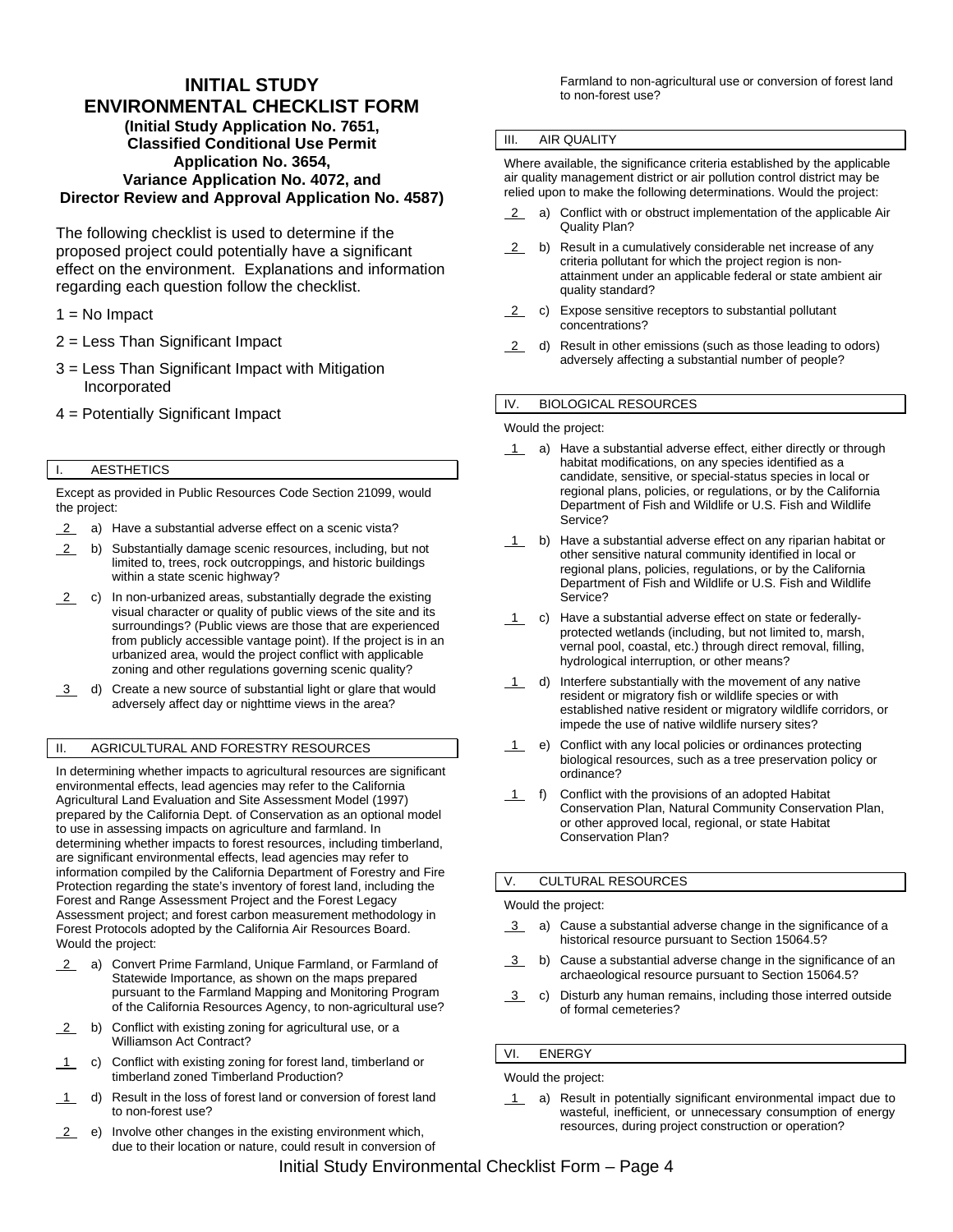b) Conflict with or obstruct a state or local plan for renewable energy or energy efficiency?

#### VII. GEOLOGY AND SOILS

## Would the project:

- a) Directly or indirectly cause potential substantial adverse effects, including the risk of loss, injury, or death involving:
- 1 i) Rupture of a known earthquake fault, as delineated on the most recent Alquist-Priolo Earthquake Fault Zoning Map issued by the State Geologist for the area or based on other substantial evidence of a known fault?
- ii) Strong seismic ground shaking?
- 1 iii) Seismic-related ground failure, including liquefaction?
- iv) Landslides?
- 2 b) Result in substantial soil erosion or loss of topsoil?
- 1 c) Be located on a geologic unit or soil that is unstable, or that would become unstable as a result of the project, and potentially result in on- or off-site landslide, lateral spreading, subsidence, liquefaction, or collapse?
- 1 d) Be located on expansive soil as defined in Table 18-1-B of the Uniform Building Code (1994), creating substantial direct or indirect risks to life or property?
- 2 e) Have soils incapable of adequately supporting the use of septic tanks or alternative waste water disposal systems where sewers are not available for the disposal of waste water?
- 1 f) Directly or indirectly destroy a unique paleontological resource or site or unique geologic feature?

#### VIII. GREENHOUSE GAS EMISSIONS

Would the project:

- 2 a) Generate greenhouse gas emissions, either directly or indirectly, that may have a significant impact on the environment?
- **2** b) Conflict with an applicable plan, policy or regulation adopted for the purpose of reducing the emissions of greenhouse gases?

### IX. HAZARDS AND HAZARDOUS MATERIALS

Would the project:

- 2 a) Create a significant hazard to the public or the environment through the routine transport, use, or disposal of hazardous materials?
- 2 b) Create a significant hazard to the public or the environment through reasonably foreseeable upset and accident conditions involving the release of hazardous materials into the environment?
- 1 c) Emit hazardous emissions or handle hazardous or acutely hazardous materials, substances, or waste within one-quarter mile of an existing or proposed school?
- $1$  d) Be located on a site which is included on a list of hazardous materials sites compiled pursuant to Government Code Section 65962.5 and, as a result, would it create a significant hazard to the public or the environment?
- $\overline{1}$  e) For a project located within an airport land use plan or, where such a plan has not been adopted, within two miles of a public airport or public use airport, would the project result in a safety hazard or excessive noise for people residing or working in the project area?
- 2 f) Impair implementation of or physically interfere with an adopted emergency response plan or emergency evacuation plan?

 2 g) Expose people or structures, either directly or indirectly, to a significant risk of loss, injury or death involving wildland fires?

#### X. HYDROLOGY AND WATER QUALITY

#### Would the project:

- 2 a) Violate any water quality standards or waste discharge requirements or otherwise substantially degrade surface or ground water quality?
- 2 b) Substantially decrease groundwater supplies or interfere substantially with groundwater recharge such that the project may impede sustainable groundwater management of the basin?
- $2$  c) Substantially alter the existing drainage pattern of the site or area, including through the alteration of the course of a stream or river or through the addition of impervious surfaces, in a manner which would result in substantial erosion or siltation on or off site?
	- i) Result in substantial erosion or siltation on- or off-site;
- 2 ii) Substantially increase the rate or amount of surface runoff in a manner which would result in flooding on- or offsite;
- 2 iii) Create or contribute runoff water which would exceed the capacity of existing or planned stormwater drainage systems or provide substantial additional sources of polluted runoff; or
- 1 iv) Impede or redirect flood flows?
- 2 d) In flood hazard, tsunami, or seiche zones, risk release of pollutants due to project inundation?
- 2 e) Conflict with or obstruct implementation of a water quality control plan or sustainable groundwater management plan?

#### XI. LAND USE AND PLANNING

Would the project:

- 1 a) Physically divide an established community?
- 2 b) Cause a significant environmental impact due to a conflict with any land use plan, policy, or regulation adopted for the purpose of avoiding or mitigating an environmental effect?

#### XII. MINERAL RESOURCES

Would the project:

- 1 a) Result in the loss of availability of a known mineral resource that would be of value to the region and the residents of the state?
- 1 b) Result in the loss of availability of a locally-important mineral resource recovery site delineated on a local General Plan, Specific Plan or other land use plan?

#### XIII. NOISE

Would the project result in:

- 2 a) Generation of a substantial temporary or permanent increase in ambient noise levels in the vicinity of the project in excess of standards established in the local general plan or noise ordinance, or applicable standards of other agencies?
- 2 b) Generation of excessive ground-borne vibration or groundborne noise levels?
- 1 c) For a project located within the vicinity of a private airstrip or an airport land use plan or, where such a plan has not been adopted, within two miles of a public airport or public use airport, would the project expose people residing or working in the project area to excessive noise levels?

XIV. POPULATION AND HOUSING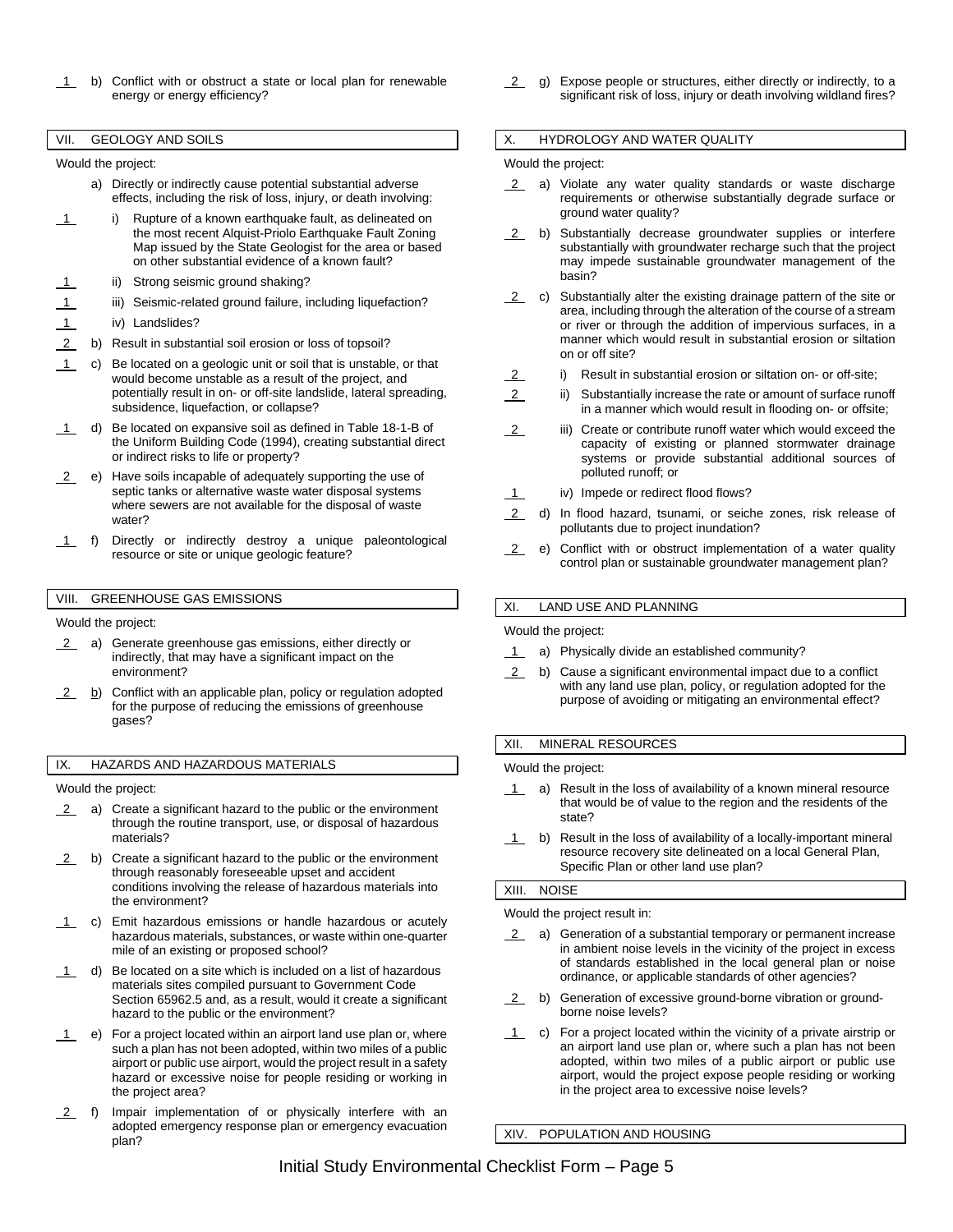#### Would the project:

- 1 a) Induce substantial unplanned population growth in an area, either directly (for example, by proposing new homes and businesses) or indirectly (for example, through extension of roads or other infrastructure)?
- 1 b) Displace substantial numbers of existing people or housing, necessitating the construction of replacement housing elsewhere?

## XV. PUBLIC SERVICES

#### Would the project:

- 1 a) Result in substantial adverse physical impacts associated with the provision of new or physically-altered governmental facilities, or the need for new or physically-altered governmental facilities, the construction of which could cause significant environmental impacts, in order to maintain acceptable service ratios, response times or other performance objectives for any of the public services:
- i) Fire protection?
- ii) Police protection?
- 1 iii) Schools?
- 1 iv) Parks?
- 1 v) Other public facilities?

# XVI. RECREATION

#### Would the project:

- 1 a) Increase the use of existing neighborhood and regional parks or other recreational facilities such that substantial physical deterioration of the facility would occur or be accelerated?
- $\overline{1}$  b) Include recreational facilities or require the construction or expansion of recreational facilities, which might have an adverse physical effect on the environment?

#### XVII. TRANSPORTATION

Would the project:

- 2 a) Conflict with a program, plan, ordinance or policy addressing the circulation system, including transit, roadway, bicycle and pedestrian facilities?
- 2 b) Would the project conflict or be inconsistent with CEQA Guidelines section 15064.3, subdivision (b)?
- 1 c) Substantially increase hazards due to a geometric design feature (e.g., sharp curves or dangerous intersections) or incompatible uses (e.g., farm equipment)?
- 1 d) Result in inadequate emergency access?

### XVIII. TRIBAL CULTURAL RESOURCES

#### Would the project:

- 3 a) Would the project cause a substantial adverse change in the significance of a tribal cultural resource, defined in Public Resources Code section 21074 as either a site, feature, place, cultural landscape that is geographically defined in terms of the size and scope of the landscape, sacred place, or object with cultural value to a California Native American tribe, and that is:
- 3 i) Listed or eligible for listing in the California Register of Historical Resources, or in a local register of historical resources as defined in Public Resources Code section 5020.1(k), or
- 3 ii) A resource determined by the lead agency, in its discretion and supported by substantial evidence, to be significant

pursuant to criteria set forth in subdivision (c) of Public Resources Code Section 5024.1. In applying the criteria set forth in subdivision (c) of Public Resource Code Section 5024.1, the lead agency shall consider the significance of the resource to a California Native American tribe?

## XIX. UTILITIES AND SERVICE SYSTEMS

#### Would the project:

- 2 a) Require or result in the relocation or construction of new or expanded water, wastewater treatment or storm water drainage, electric power, natural gas, or telecommunications facilities, the construction or relocation of which could cause significant environmental effects?
- 2 b) Have sufficient water supplies available to serve the project and reasonably foreseeable future development during normal, dry and multiple dry years?
- 2 c) Result in a determination by the wastewater treatment provider which serves or may serve the project that it has adequate capacity to serve the project's projected demand in addition to the provider's existing commitments?
- 2 d) Generate solid waste in excess of State or local standards, or in excess of the capacity of local infrastructure, or otherwise impair the attainment of solid waste reduction goals?
- 2 e) Comply with federal, state, and local management and reduction statutes and regulations related to solid waste?

#### XX. WILDFIRE

If located in or near state responsibility areas or lands classified as very high fire hazard severity zones, would the project:

- 1 a) Substantially impair an adopted emergency response plan or emergency evacuation plan?
- 1 b) Due to slope, prevailing winds, and other factors, exacerbate wildfire risks, and thereby expose project occupants to, pollutant concentrations from a wildfire or the uncontrolled spread of a wildfire?
- 1 c) Require the installation or maintenance of associated infrastructure (such as roads, fuel breaks, emergency water sources, power lines or other utilities) that may exacerbate fire risk or that may result in temporary or ongoing impacts to the environment?
- 1 d) Expose people or structures to significant risks, including downslope or downstream flooding or landslides, as a result of runoff, post-fire slope instability, or drainage changes?

## XXI. MANDATORY FINDINGS OF SIGNIFICANCE

#### Would the project:

- 2 a) Have the potential to substantially degrade the quality of the environment, substantially reduce the habitat of a fish or wildlife species, cause a fish or wildlife population to drop below self-sustaining levels, threaten to eliminate a plant or animal community, substantially reduce the number or restrict the range of a rare or endangered plant or animal or eliminate important examples of the major periods of California history or prehistory?
- 2 b) Have impacts that are individually limited, but cumulatively considerable? ("Cumulatively considerable" means that the incremental effects of a project are considerable when viewed in connection with the effects of past projects, the effects of other current projects, and the effects of probable future projects)
- 1 c) Have environmental effects, which will cause substantial adverse effects on human beings, either directly or indirectly?